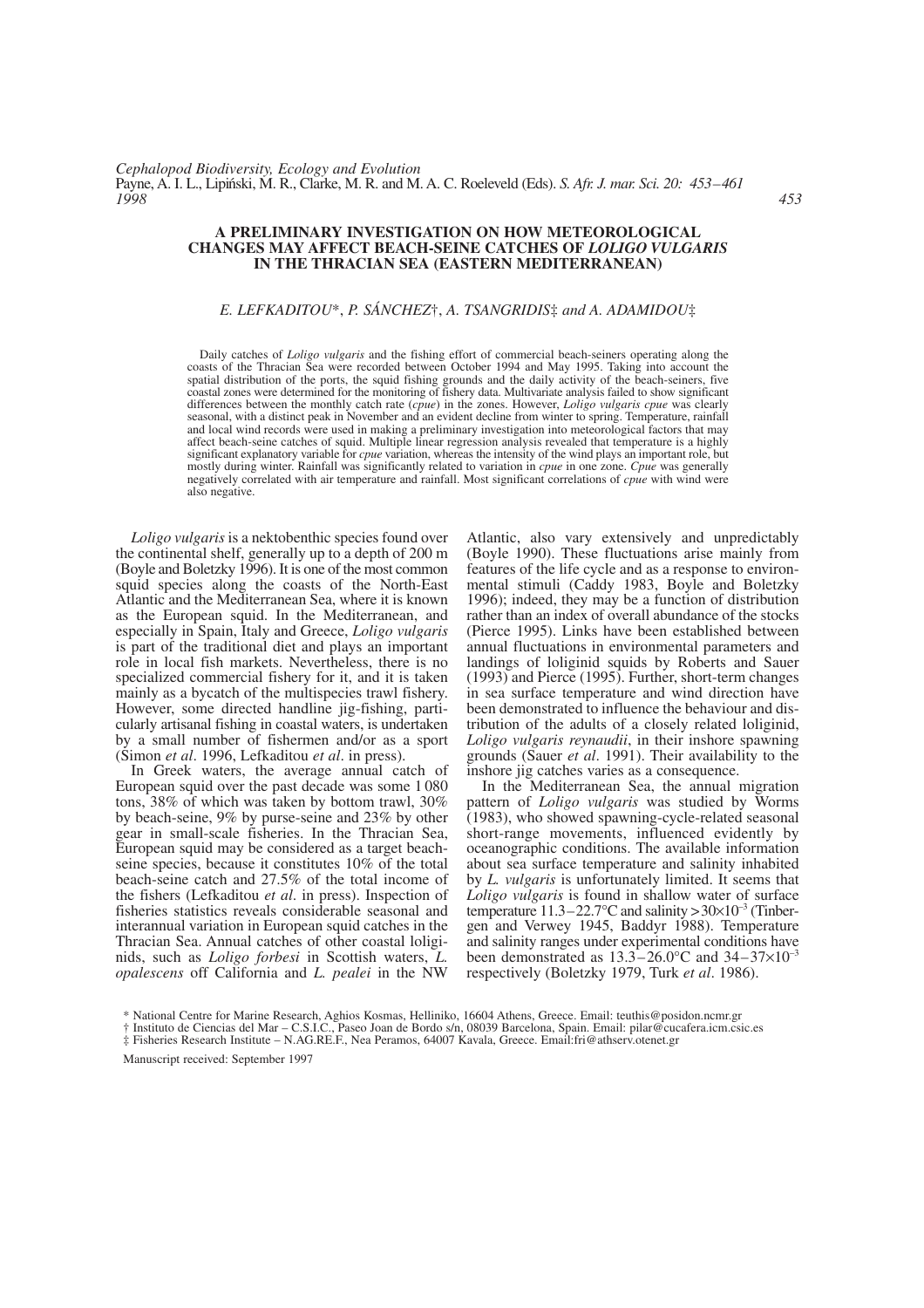

Fig. 1: Map of the Thracian Sea showing the zones (shaded) in which beach-seiners operate and the main fishing ports of the area.  $1 - 5$  are the fishing zones

In certain cases, oceanographic conditions seem to be closely related to meteorological conditions, although linkage of a realistic oceanographic component to a general circulation model of the atmosphere has yet to be accomplished (Glantz and Feingold 1992). Southward *et al*. (1988) noted that surface water temperature in coastal waters is reasonably correlated with air temperature. Astraldi *et al*. (1995) consider that air temperature could serve as a guide for investigating trends in sea surface temperature in the Ligurian Sea. It is worth noting that, in the northern Aegean Sea, sea surface temperature is significantly correlated with air temperature and sea level pressure (Stergiou and Christou 1996). Therefore, meteorological changes may indirectly influence the distribution and availability of species inhabiting shallow coastal water.

This study represents a preliminary investigation of the effect of meteorological factors on the availability of *Loligo vulgaris* on the inshore fishing grounds of the Thracian Sea, during eight months of fishing. In particular, the likely relationship between air temperature, wind, rainfall and catch rate of *Loligo vulgaris* caught by beach-seine is examined through multiple regression analysis.

# **MATERIAL AND METHODS**

### **Environmental and fisheries background**

The Thracian Sea has an area of approximately 9 480 km2 and typically variable geomorphology and hydrology; it is the largest trawling area in Greek waters (Fig. 1). The continental shelf  $\left($  <200 m) extends to a distance of between 5 and 27 miles from the coast. Most of the sea bed is coarse or muddy sand, the latter particularly near the run-offs of the rivers and the coasts of the city of Kavala. There are seagrass meadows almost all around the coast, but they are particularly extensive around the islands of Thasos and Samothraki. Extended detritic communities are found three miles from the east coast of Thasos, at depths of 55–70 m, and north-west of Thasos.

The most distinct hydrological feature in the Thracian Sea is the intrusion of water of Black Sea origin, low in salinity, which occupies the whole surface layer and contributes to the maintenance of low salinity  $(33-36\times10^{-3})$  from the surface down to depths of 50–60 m. Deeper than that, the salinity generally reaches normal values for the Aegean Sea (about  $38.8\times10^{-3}$ ). The inflow of Black Sea water is stronger during late spring and summer, corresponding to an increase in river run-off and precipitation over the Black Sea. West of Thasos, salty Aegean water enters from the south-west to form a haloclinic front and a cyclonic circulation pattern south of the island. There, the salinity is relatively high  $(35-37\times10^{-3})$ . Outflow from the three main rivers (Strymonas, Nestos and Evros) does not disturb the overall picture, although some tongues of low salinity are observed over the delta run-offs (Papaconstantinou *et al*. 1994). In the northern Aegean Sea, the NE part of which is called the Thracian Sea, sea surface temperature is significantly correlated with air temperature and reaches a maximum  $(22-25\degree C)$  in August and a minimum  $(14-16\degree C)$  in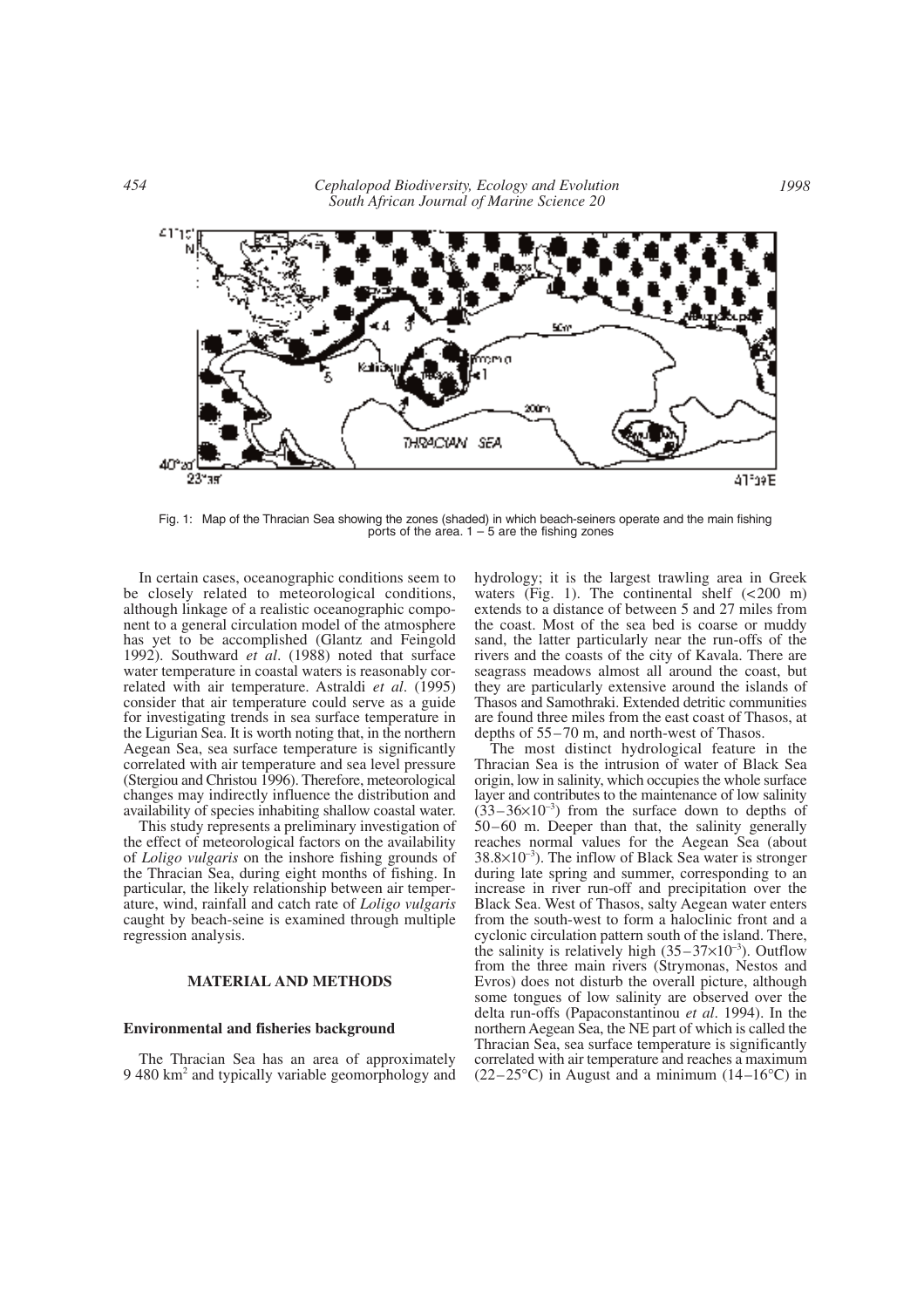Table I: Multiple regression and correlation coefficients between the log-transformed *cpue* of *Loligo vulgaris* and three meteorological variables: air temperature *T* (in °C), wind speed *W* (NE-SW component, in knots) and rainfall *R* (in mm). *Cpue* refers to the beach-seine fishery in the Thracian Sea during the fishing period October 1994 – May 1995. The analyses were performed on the combined data from seven boats and for five of the boats separately, for the whole fishing period as well as for shorter periods, as shown below  $\mathbf{I}$  $\overline{\phantom{a}}$  $\overline{\phantom{a}}$ 

|                                                                                                                                                                                                                                                           |                |                                                  | Intercept and regression coefficients of the                                                                                                                                                                                                                                                                                                |                        |                                     | Multiple                                                                                                    |                |                                                        | F-ratio and Spearman's rank correlation coefficients of |              |                                                                                                                                                                                                                                                                                                     |                         |                        |
|-----------------------------------------------------------------------------------------------------------------------------------------------------------------------------------------------------------------------------------------------------------|----------------|--------------------------------------------------|---------------------------------------------------------------------------------------------------------------------------------------------------------------------------------------------------------------------------------------------------------------------------------------------------------------------------------------------|------------------------|-------------------------------------|-------------------------------------------------------------------------------------------------------------|----------------|--------------------------------------------------------|---------------------------------------------------------|--------------|-----------------------------------------------------------------------------------------------------------------------------------------------------------------------------------------------------------------------------------------------------------------------------------------------------|-------------------------|------------------------|
| Period over which the data were<br>analysed                                                                                                                                                                                                               | <b>Boats</b>   |                                                  | model $log(cpue + 1) = a + bT + cW + dR$                                                                                                                                                                                                                                                                                                    |                        |                                     | $R^2\,(\phi\bar{\!\!\:\!\!\!v}_\ell)$<br>(linear                                                            | $\overline{a}$ |                                                        | Temperature                                             |              | Wind                                                                                                                                                                                                                                                                                                |                         | Rainfal                |
|                                                                                                                                                                                                                                                           |                | a                                                | م                                                                                                                                                                                                                                                                                                                                           | $\circ$                | ರ                                   | model)                                                                                                      |                | F                                                      | Ľ                                                       | Ŀ,           | r's                                                                                                                                                                                                                                                                                                 | F                       | r's                    |
| October 1994 – May 1995                                                                                                                                                                                                                                   |                | 1.3403                                           | $-0.0952$                                                                                                                                                                                                                                                                                                                                   | 0.0426                 | 0.0488                              |                                                                                                             |                |                                                        | $-0.371$                                                | 6.71         |                                                                                                                                                                                                                                                                                                     | 4.25                    | $-0.143$               |
| October – November 1994<br>December 1994 – January 1995<br>Febril – March 1995<br>October 1994 – May 1995<br>October 1994 – May 1995                                                                                                                      |                |                                                  | $-0.1976$                                                                                                                                                                                                                                                                                                                                   | $-0.1522$<br>$-0.1185$ |                                     |                                                                                                             |                | 34.79<br>31.03                                         | $-0.5689$                                               | 8.4          | $0.0815$<br>$-0.0880$                                                                                                                                                                                                                                                                               |                         | $-0.1945$              |
|                                                                                                                                                                                                                                                           |                |                                                  |                                                                                                                                                                                                                                                                                                                                             |                        |                                     |                                                                                                             |                |                                                        | 0.3668                                                  | 5.24         | $-0.3856$                                                                                                                                                                                                                                                                                           |                         |                        |
|                                                                                                                                                                                                                                                           | ੩੩੩            |                                                  |                                                                                                                                                                                                                                                                                                                                             | $-0.0797$              | $-0.2818$                           |                                                                                                             |                |                                                        | $-0.1141$                                               | 3.12         | $-0.3051$                                                                                                                                                                                                                                                                                           | 15.94                   |                        |
|                                                                                                                                                                                                                                                           | $\overline{A}$ |                                                  | 0.9643                                                                                                                                                                                                                                                                                                                                      |                        |                                     |                                                                                                             |                |                                                        |                                                         |              |                                                                                                                                                                                                                                                                                                     |                         |                        |
|                                                                                                                                                                                                                                                           | Boat           |                                                  | $-0.0603$<br>$-0.1045$                                                                                                                                                                                                                                                                                                                      | 0.0076                 |                                     |                                                                                                             |                | 33338335635548903<br>34355831555558903<br>443552555555 | $-0.5078$<br>$-0.4513$                                  |              | $\begin{array}{c} 0.1372 \\ 0.2291 \\ -0.0152 \end{array}$                                                                                                                                                                                                                                          |                         |                        |
|                                                                                                                                                                                                                                                           |                |                                                  |                                                                                                                                                                                                                                                                                                                                             | $-0.0806$              |                                     |                                                                                                             | $rac{86}{36}$  |                                                        | $-0.7196$                                               | 0.23<br>9.14 |                                                                                                                                                                                                                                                                                                     |                         |                        |
|                                                                                                                                                                                                                                                           | Boat<br>Boat   |                                                  |                                                                                                                                                                                                                                                                                                                                             |                        |                                     |                                                                                                             |                |                                                        | $-0.6616$                                               |              |                                                                                                                                                                                                                                                                                                     |                         |                        |
|                                                                                                                                                                                                                                                           | Boat 2         |                                                  |                                                                                                                                                                                                                                                                                                                                             |                        |                                     |                                                                                                             |                |                                                        | $-0.3622$                                               |              |                                                                                                                                                                                                                                                                                                     |                         |                        |
| October – November 1994<br>April – May 1995<br>October 1994 – May 1995<br>October – November 1994<br>October – November 1995<br>April – May 1995<br>October – November 1994<br>October – November 1994<br>October – November 1994<br>October 1994 – May 1 | Boat 2         |                                                  | $\begin{array}{l} -0.0640 \\ -0.0390 \\ -0.0380 \\ -0.080 \\ -0.080 \\ -0.080 \\ -0.063 \\ -0.060 \\ -0.060 \\ -0.01 \\ -0.01 \\ -0.01 \\ -0.01 \\ -0.01 \\ -0.01 \\ -0.01 \\ -0.01 \\ -0.01 \\ -0.01 \\ -0.01 \\ -0.01 \\ -0.01 \\ -0.01 \\ -0.01 \\ -0.01 \\ -0.01 \\ -0.01 \\ -0.01 \\ -0.01 \\ -0.01 \\ -0.01 \\ -0.01 \\ -0.01 \\ -0.$ | $-0.0597$              |                                     |                                                                                                             |                |                                                        | $-0.5246$                                               | 3.57         | $\begin{array}{l} 1.3071 \\ 1.023 \\ 0.1028 \\ 0.0726 \\ 0.007 \\ 0.007 \\ 0.007 \\ 0.007 \\ 0.007 \\ 0.007 \\ 0.007 \\ 0.007 \\ 0.007 \\ 0.007 \\ 0.008 \\ 0.008 \\ 0.008 \\ 0.008 \\ 0.008 \\ 0.008 \\ 0.008 \\ 0.008 \\ 0.008 \\ 0.008 \\ 0.008 \\ 0.008 \\ 0.008 \\ 0.008 \\ 0.008 \\ 0.008 \\$ |                         |                        |
|                                                                                                                                                                                                                                                           | Boat 2         |                                                  |                                                                                                                                                                                                                                                                                                                                             |                        |                                     |                                                                                                             |                |                                                        | $-0.5618$                                               |              |                                                                                                                                                                                                                                                                                                     |                         |                        |
|                                                                                                                                                                                                                                                           | Boat 2         |                                                  |                                                                                                                                                                                                                                                                                                                                             | $-0.033$               |                                     |                                                                                                             |                |                                                        | $-0.2144$<br>$-0.3093$<br>$-0.4197$                     | 3.73         |                                                                                                                                                                                                                                                                                                     |                         |                        |
|                                                                                                                                                                                                                                                           | Boat:          |                                                  |                                                                                                                                                                                                                                                                                                                                             |                        |                                     |                                                                                                             | $\frac{58}{2}$ |                                                        |                                                         |              |                                                                                                                                                                                                                                                                                                     |                         |                        |
|                                                                                                                                                                                                                                                           | Boat 3         |                                                  |                                                                                                                                                                                                                                                                                                                                             |                        |                                     |                                                                                                             |                |                                                        |                                                         |              |                                                                                                                                                                                                                                                                                                     |                         |                        |
|                                                                                                                                                                                                                                                           | Boat -         |                                                  |                                                                                                                                                                                                                                                                                                                                             |                        |                                     |                                                                                                             |                |                                                        | $-0.5204$                                               |              |                                                                                                                                                                                                                                                                                                     |                         |                        |
|                                                                                                                                                                                                                                                           | Boat -         | 2.5882                                           |                                                                                                                                                                                                                                                                                                                                             |                        |                                     |                                                                                                             |                |                                                        | $-0.7493$                                               |              |                                                                                                                                                                                                                                                                                                     |                         |                        |
|                                                                                                                                                                                                                                                           | Boat.          | 2.0644                                           | $-0.0856$                                                                                                                                                                                                                                                                                                                                   |                        |                                     |                                                                                                             | 58             |                                                        | $-0.5378$                                               |              |                                                                                                                                                                                                                                                                                                     |                         |                        |
| October – November 1994<br>April – May 1995<br>October 1994 – May 1995<br>October – November 1994                                                                                                                                                         | Boat:          |                                                  | $-0.0231$                                                                                                                                                                                                                                                                                                                                   |                        | $-0.2389$<br>$-0.2728$<br>$-0.2103$ |                                                                                                             |                |                                                        | $-0.2384$                                               |              |                                                                                                                                                                                                                                                                                                     | 20.53<br>17.19<br>10.06 |                        |
|                                                                                                                                                                                                                                                           | Boat:          |                                                  |                                                                                                                                                                                                                                                                                                                                             |                        |                                     |                                                                                                             |                |                                                        | $-0.1951$                                               |              |                                                                                                                                                                                                                                                                                                     |                         |                        |
|                                                                                                                                                                                                                                                           | Boat 5         | $\frac{14663}{1.4603}$<br>$\frac{14603}{1.3210}$ |                                                                                                                                                                                                                                                                                                                                             |                        |                                     | sa thra da ghraidhe an cheadhair.<br>Sa thra da ghraidhe an cheadhair.<br>Sa thra da ghraidhe an cheadhair. |                |                                                        | $-0.1386$                                               |              | $-0.0889$<br>$-0.0129$                                                                                                                                                                                                                                                                              |                         | $-0.5298$<br>$-0.4542$ |
| February – March 1995<br>April – May 1995                                                                                                                                                                                                                 | Boat:          |                                                  | $-0.0382$                                                                                                                                                                                                                                                                                                                                   |                        |                                     |                                                                                                             |                | 4.81                                                   | $-0.4591$                                               |              |                                                                                                                                                                                                                                                                                                     |                         | $-0.0607$              |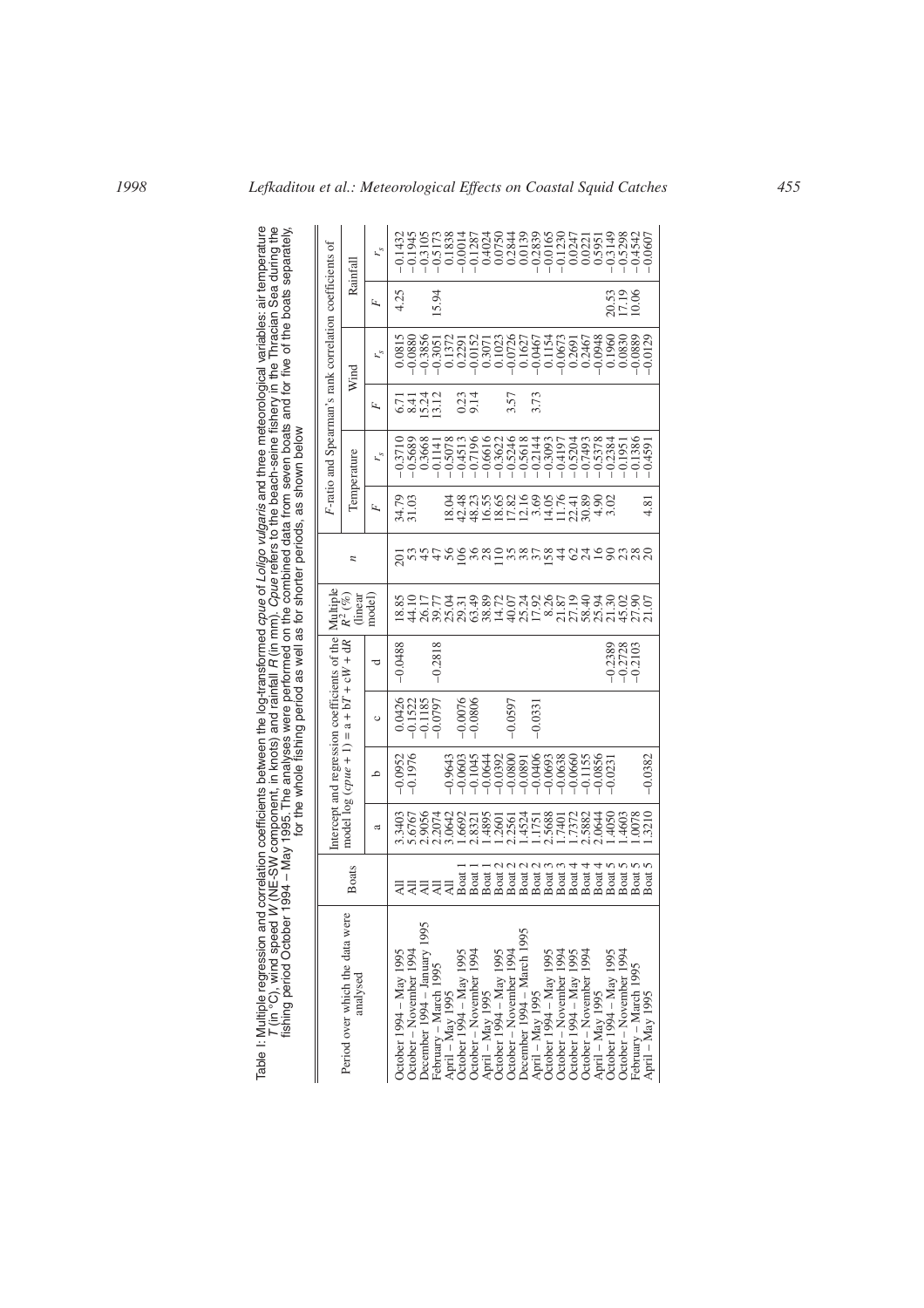*456 Cephalopod Biodiversity, Ecology and Evolution South African Journal of Marine Science 20*



Fig. 2: Beach-seine fishing activity during the study period October 1994 – May 1995, by zone

February (Stergiou *et al*. 1997).

The fishing activity of beach-seiners nowadays is concentrated in the western part of the Thracian Sea and particularly along the coasts indicated in Figure 1. The shores from Keramoti to Alexandroupoli, although sandy, are inappropriate for beach-seine operations because of their low inclination and shallow water, whereas on the north coast of Thasos, the extensive use of fyke-nets for octopuses has made fishing with beach-seine impossible for the past 10 years.

Beach-seines are rarely used in the Mediterranean, but are quite important in the Greek coastal fishery. The Greek beach-seine fishing fleet currently numbers some 640 vessels and employs about 2 000 persons. Despite its name, the gear is really a boat-seine and the net is hauled by a special winch. The boats are 7–14 m long. However, according to Greek legislation, the gear is operated very close to shore, the boats anchoring within 70 m of the coast. Beach-seine nets used in the study area are 200–250 m long and 35–50 m deep, so covering an area of  $20\,000 - 180\,000$  m<sup>2</sup> in a single haul. Stretched mesh sizes range from the legal minimum of 16 mm at the codend to 1 000 mm in the wings.

Although there is a closed season for beach-seining extending from 1 June to 30 September, the gear is considered harmful to mullet and sparids owing to the catch of juveniles inshore. That situation has prompted fisheries managers to propose outlawing use of the gear after 2002 (European Community Regulation No 1626/27-6-94/L.171/1).

### **Data collection and analysis**

Total daily landings of beach-seiners, including squid, were recorded between October 1994 and May 1995. During this fishing period, only seven of the nine registered boats operated along the coast of the western Thracian Sea. Four of them landed their catches at Kavala and three at fishing shelters on Thasos (two at Kallirahi and one at Potamia; Fig. 1). Five coastal zones were demarcated for monitoring catch-and-effort data, taking into account the spatial distribution of the ports, the fishing grounds for squid and the daily activity of the beach-seiners.

At Kavala, data were collected at the auctions. This was carried out through personal observation for 138 days out of the total of 208 days devoted to fishing. The activity of the beach-seiners landing at Thasos was not monitored daily because of time and distance constraints, but in terms of weekly reports. Days of activity, number of hauls, fishing zone and catch data were listed through receipts of sale and interviews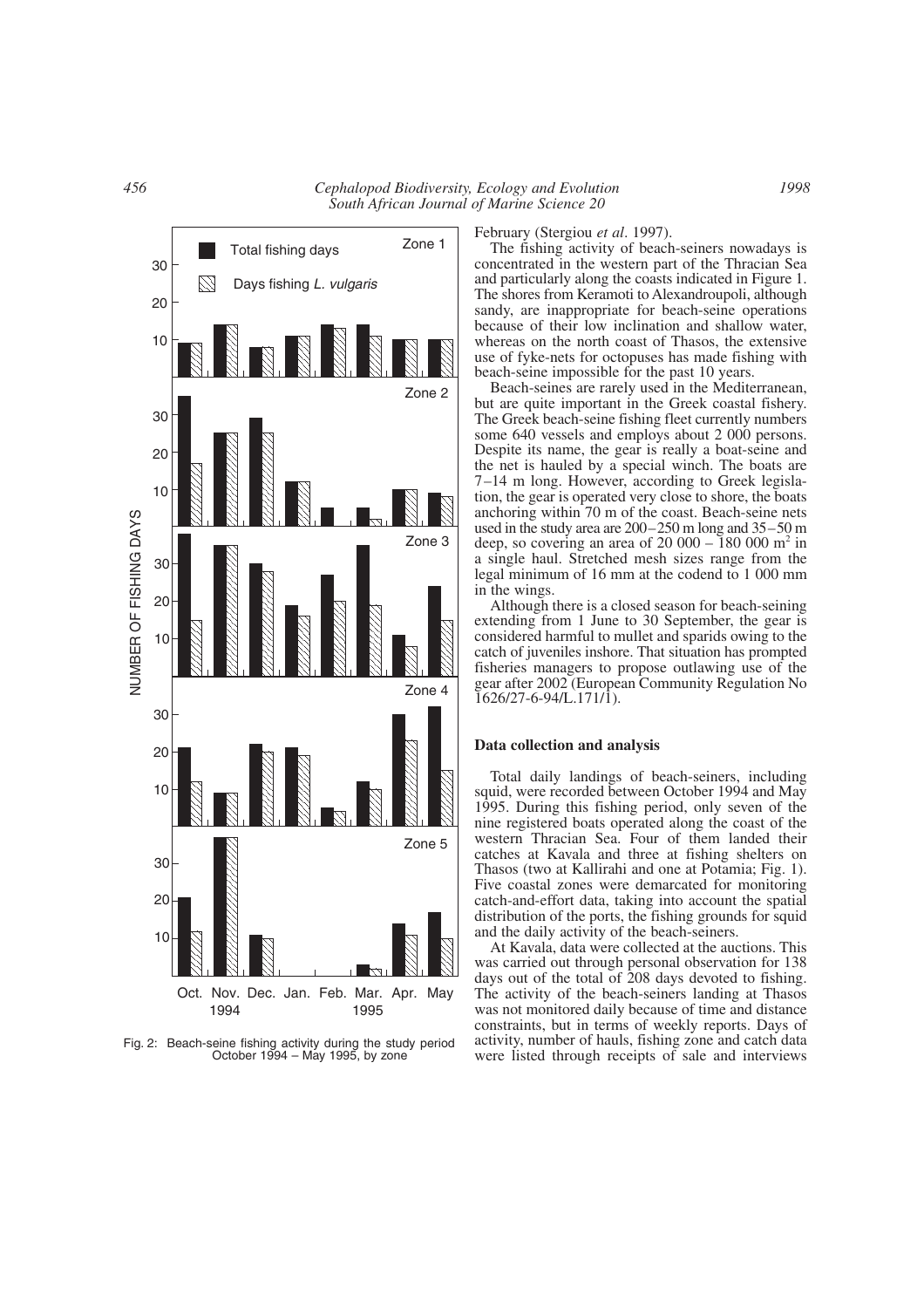

Fig. 3: Monthly variation in (a) daily catch of *Loligo vulgaris* and (b) beach-seine fishing activity during the fishing period October 1994 – May 1995 in the Thracian Sea

with the fishermen. As it was not possible to know the catch per haul, catch per boat-day was used as a unit of fishing effort.

The catch per unit effort (*cpue*) for each of the five fishing zones was analysed on a monthly basis. A daily average *cpue* was calculated from all seven vessels, and a Bray-Curtis (Bray and Curtis 1957) measure of similarity applied to detect differences in *cpue* and the catches of *Loligo vulgaris* between the different zones.

Local records of average daily air temperature (°C), daily rainfall (mm), hourly wind speed (knots) and wind direction were provided by the National Meteorological Service.

The relationship between the *cpue* of European squid and meteorological factors was explored using non-parametric correlation analysis and multiple regression analysis (STATGRAPHICS Plus 2.0 Software). The analyses were performed for the whole fishing period monitored and also for shorter periods (see Table I), following the trends in the *Loligo vulgaris* catch. Catch rates were examined for all vessels combined and separately for the five boats

that had no missing data for the eight months of the study period.

For the statistical analyses, the hourly wind data were smoothed to 24-h values and orientated to a NE-SW axis direction. *Cpue* values were log-transformed and zero values included in the analyses. In all regression analyses, the dependent variable was *cpue*, and the meteorological factors (air temperature, wind, rainfall) were entered as independent variables.

The model used in the multiple regression analysis was as follows:

$$
Log (cpuei + 1) = a + bTi + cWi + dRi ,
$$

where Log is the natural logarithm,  $T_i$  the air temperature (in  $\degree$ C), *W<sub>i</sub>* the wind speed in knots (NE-SW) component), and *Ri* the rainfall (in mm). At first, all three independent variables were entered in the multiple regression analysis, but when the *p*-value associated with the significance of a variable was  $> 0.1$ , that variable was excluded from the model and regressions were re-calculated using the remaining variables. Correlations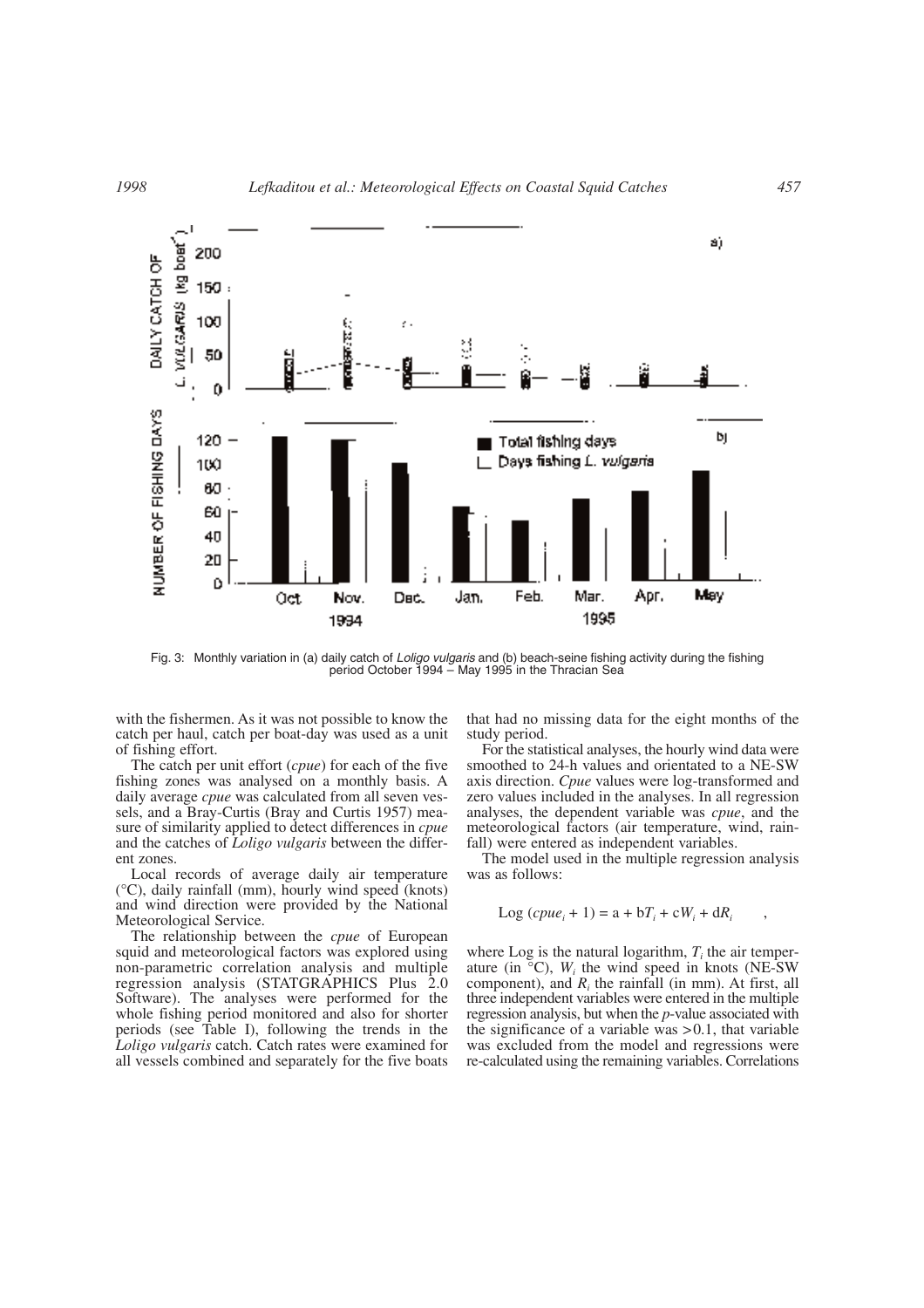# are reported for all three independent variables. **RESULTS**

The fishing activity of beach-seiners by zone during the fishing period October 1994 – May 1995 is shown on Figure 2. The activity level of the vessels in each zone seems to be related primarily to the distance from the fishing harbours and only secondly to the relative abundance of the target species.

The lowest level of fishing activity was in Zone 1; there, only one vessel from Potamia was fishing despite there almost always being *L. vulgaris* in the daily catches. There was also a low level of fishing activity in Zone 2, because one of the two Kallirahi vessels was involved in a different type of fishing activity after January.

The fishing grounds of Zones 3, 4 and 5 were mainly exploited by the four vessels of Kavala. The highest level of fishing activity was in Zone 3, and the same zone realized the greatest number of fishing days with *L. vulgaris* in the catch. Zone 3 is close to lagoons and is inhabited by other commercially important species (e.g. *Lithognathus mormyrus*) targeted directly by the beach-seine fishery. In Zone 5 there was no fishing activity during January or February, probably because that area is quite far from shelter and is quite vulnerable to bad weather. However, in Zone 5, the frequency of *L. vulgaris* in the catches was the highest of all zones. Therefore, despite the relatively greater distance of Zone 5 from Kavala, the highest level of exploitation was there in November, the month of greatest abundance of *L. vulgaris*.

Peak beach-seine activity throughout the study area was in October-November and the lowest level of activity in February (Fig. 3b). In November *L. vulgaris* was found in all daily landings monitored. Lowest frequency of occurrence of the species was in October. Average monthly catch rates of *Loligo vulgaris* were clearly seasonal, peaking in November and declining from winter to spring. Daily catches also peaked in November (Fig. 3a).

Multivariate analysis failed to reveal significant differences between the monthly *cpue* in the five fishing zones. However, among monthly *cpue* values, those of January and February were separated at a 75% (Bray-Curtis) similarity level (Fig. 4).

Average daily values of temperature, wind speed and daily rainfall during the study period are plotted on Figure 5 together with squid *cpue* and fishing effort. It appears that *cpue* increases with decreasing temperature (down to  $7^{\circ}$ C) during the first two months of the study, that a further decline of temperature inverts this trend during December and January, but that temperature effects on *cpue* fluctuations are not obvious during the following months. Winds blowing

30 ම **SIMILARITY** 50 70 90 May 95 April 25 Mari 95 Marc 94, 17th Ad, Nov. Ad, Feb, 65, Jan, 65

Fig. 4: Dendrogram showing group-average clustering, based on Bray-Curtis similarities between monthly *cpue* of *Loligo vulgaris* (kg. boat-day–1) from the beach-seiners operating in five different fishing areas of the Thracian Sea

from the north-east seem generally to result in decrease of air temperature. Strong south-west winds (>5 knots), supposedly correlated with coastal water turbidity, were recorded during spring only, when the low abundance of *L. vulgaris* did not permit detection of their effect on catches and catch rates.

The multiple linear regression analyses confirmed the highly significant relationship between *cpue* and temperature in almost all cases (Table I). Wind also played a significant role in the overall *cpue*, explaining a higher percentage of *cpue* variation in the two-month periods December/January (15.24%) and February/March (13.12%). Rainfall was significantly related to overall *cpue* only in late winter  $(F = 15.94)$ . However, it appeared to play the most important role in the variation of the *cpue* of Boat 5 operating in Zone 1, where surface salinity is relatively lower (Papaconstantinou *et al*. 1994). The catch rate was generally negatively correlated with air temperature and rainfall, whereas most significant correlations of *cpue* with wind were also negative.

The linear models developed could not explain the variability in the overall *cpue* values. Although the *R*<sup>2</sup> value increased when the analysis was performed for October-November, it exceeded 50% only for the *cpue* of Boats 1 and 4.

#### **DISCUSSION**

Subtle changes in fundamental environmental vari-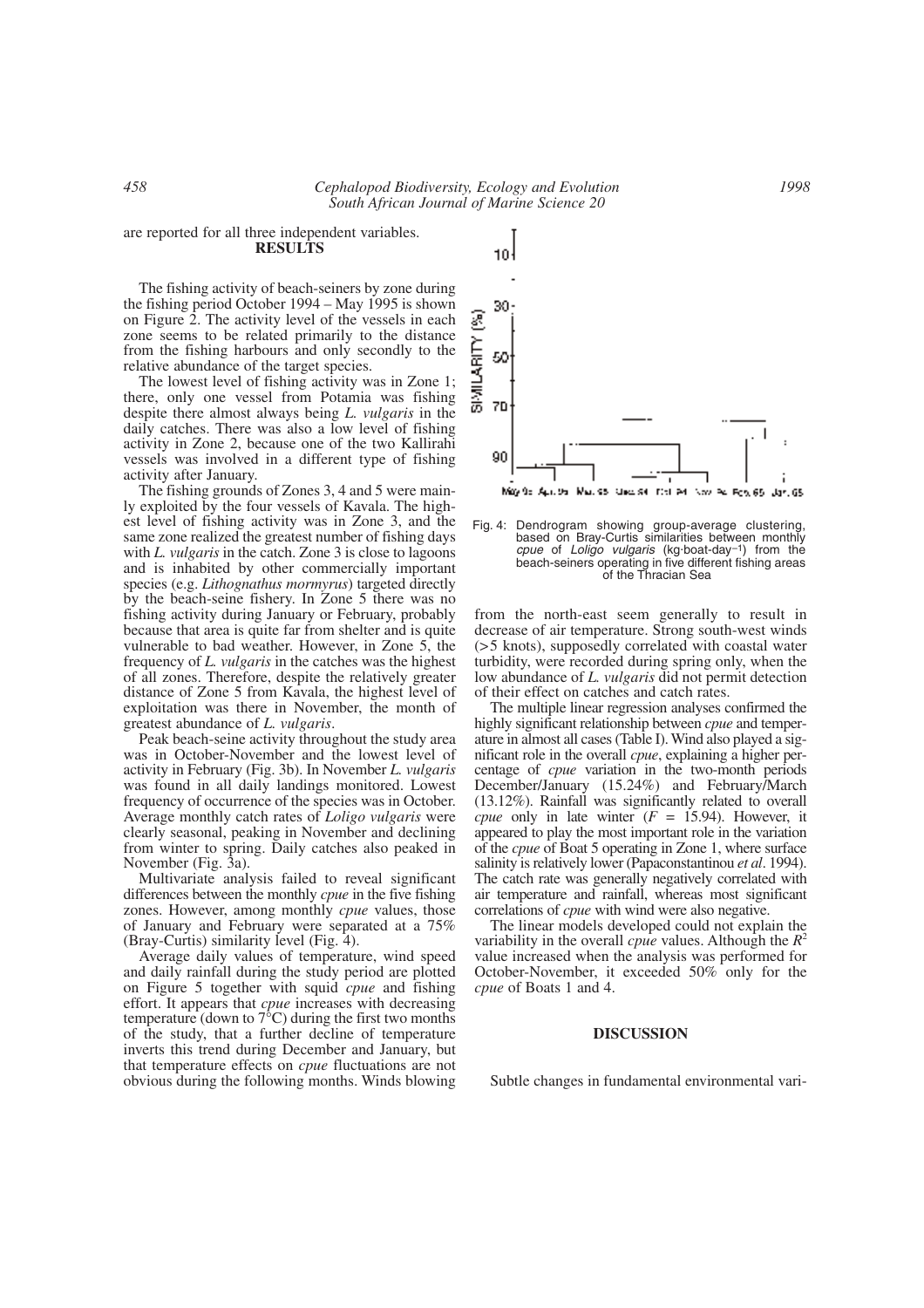

 $\sigma$ 

Fig. 5: Average daily values of (a) rainfall, (b) wind speed (winds with a north-easterly component are given a positive wind speed, south-westerlies a negative one, (c) temperature, (d) European squid *cpue* (kg.boat-day-1), (e) number of active boats (fishing effort)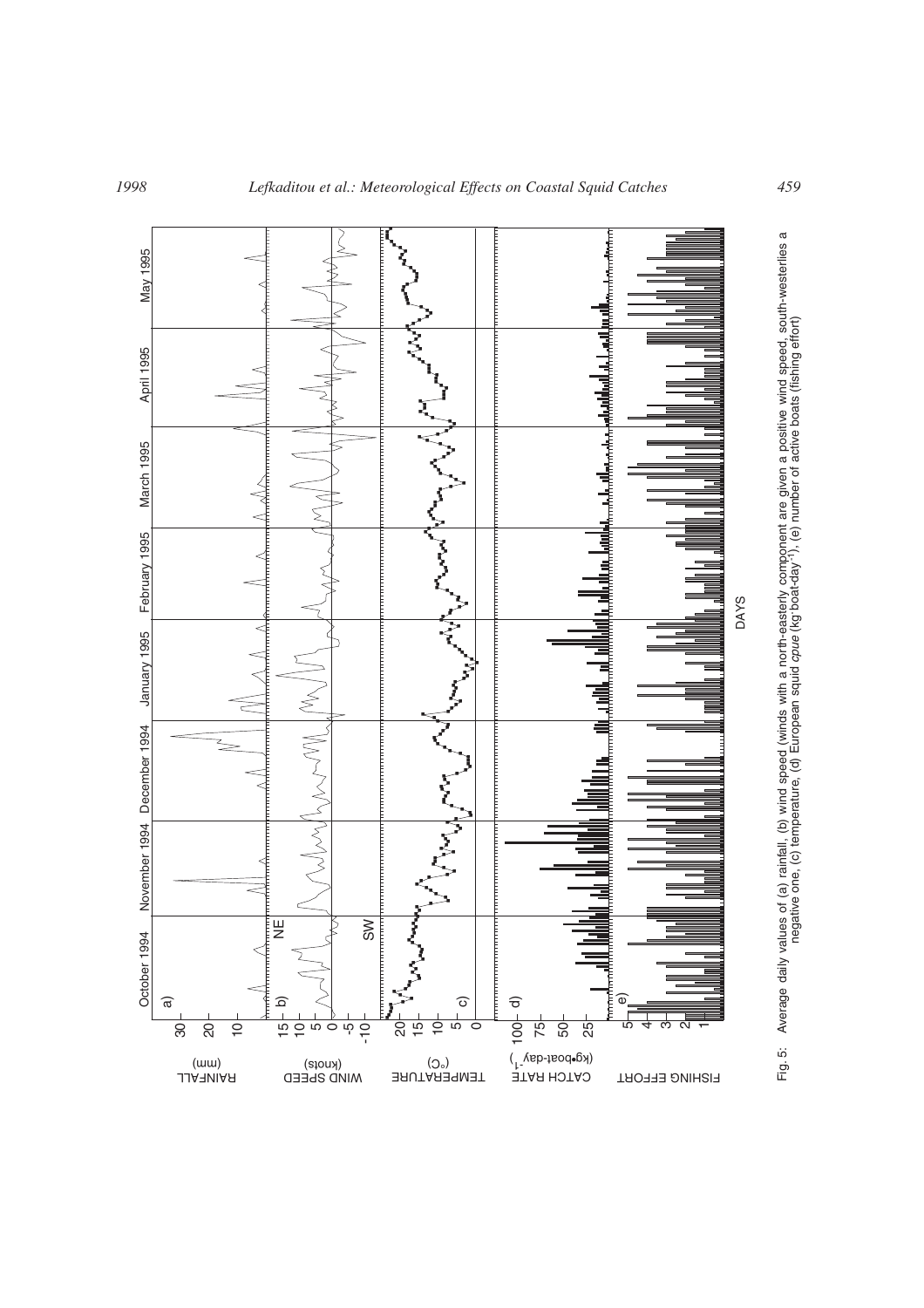ables (temperature, salinity, winds, currents) can alter the abundance, distribution and availability of fish populations sharply (Glantz 1992). For squid, sea surface temperature may be considered as the key environmental variable affecting their availability either directly or indirectly (Pierce 1995, Boyle and Boletzky 1996).

Direct environmental effects on migration patterns, spawning intensity and on planktonic juvenile stages of squid have been documented. Migration of the maturing animals towards the coast, proposed by Worms (1983), is influenced by sea surface temperature and results in two peaks of spawning, following the two mating periods of January and April. Spawning intensity of *Loligo vulgaris reynaudii* has been related to sea surface temperature variability by Sauer *et al*. (1991). Further, a highly significant relationship between annual fluctuations in sea surface temperature in the North Sea and landings of *Loligo forbesi* in Scotland has been established by Pierce (1995). Temperature is considered crucial in egg survival of *L. v. reynaudii* (Augustyn 1989), and it is also thought to influence growth rates in the early life history of squid (Forsythe 1993). Finally, the indirect effects of temperature can be related to the abundance of food available to adult squid. For instance, zooplankton abundance in the North Sea follows a similar trend to North Atlantic sea surface temperature (Pierce 1995).

In the Thracian Sea, the availability of *Loligo vulgaris* on the inshore fishing grounds peaked in the second half of November 1994 and to a lesser extent in the second half of January 1995 (Fig. 5). In other years, catch statistics reveal a later period of good beachseine and hand-jigging catches of squid between late March and May. The relatively cooler weather of spring 1995 may have postponed the migration inshore of late-spawning *Loligo vulgaris*. Most (>80%) of the *Loligo vulgaris* caught by beach-seines from February to May in the Thracian Sea are fully mature or partially spent (EL, unpublished data), suggesting that the poor catches during spring may be due also to a high level of post-spawning mortality. The scarcity of *L. vulgaris* in October 1994, however, may well be due to the fact that the animals had not fully recruited to the beach-seine fishing grounds inshore, because in the same month, trawl catches of *Loligo vulgaris* peaked (Tsangridis *et al*. 1998). The documented seasonal bathymetric distribution by size in the western Mediterranean suggests that large (maturing or mature) squid move inshore in autumn and winter, probably to spawn (Sánchez and Guerra 1994).

The present results suggest a relationship between temperature and the availability of European squid on the inshore fishing grounds, although air temperature has been used rather than sea surface temperature. It is known, however, that there is a reasonable correlation between the two parameters in coastal waters (Southward *et al*. 1988, Astraldi *et al*. 1995).

Wind and rainfall were generally less significantly related to the availability of *Loligo vulgaris*, indicating that, at least in the Greek beach-seine fishery, the most appropriate meteorological variable is air temperature. The high significance of rainfall in the variation of *cpue* in Zone 1 is exceptional and probably related to the relatively lower surface salinity east of Thasos (Papaconstantinou *et al*. 1994).

For now, however, it is still too early to take matters further and to suggest empirical relationships between indices of squid abundance and meteorological variables; the present data, although detailed, are after all restricted to a single year (and generation of *Loligo vulgaris*). Further data from long-term monitoring are needed to establish tighter relationships.

#### **ACKNOWLEDGEMENTS**

The research project financed by the Commission of European Communities (Contract No. MED93/19) was to examine squid-jigging with lights as attraction in an effort to find an alternative method to exploit squid, given the proposed outlawing of the beachseine after 2002. The data on air temperature, wind and rainfall were supplied by the Greek National Meteorological Service. The authors thank Messrs G. Miriokefalitakis (Meteorological Station, Kavala), G. Kornaros and N. Karadarakis (both National Meteorological Service, Athens), for their assistance with extracting the data, and Dr K. Nittis (National Centre for Marine Research, Athens) for his help in processing of wind data. Valuable comments were made on an earlier draft by two anonymous reviewers and also on the analytical method by Mr M. J. Roberts (Sea Fisheries, Cape Town).

### **LITERATURE CITED**

- ASTRALDI, M., BIANCHI, C. N., GASPASRINI, G. P. and C. MORRI 1995 — Climatic fluctuations, current variability and marine species distribution: a case study in the Ligurian Sea (north-west Mediterranean). *Oceanologica Acta* **18**(2): 139–149.
- AUGUSTYN, C. J. 1989 Systematics, life cycle and resource potential of the chokker squid *Loligo vulgaris reynaudii*. Ph.D. thesis, University of Port Elizabeth:  $xi + 378$  pp.
- BADDYR, M. 1988 The biology of the squid *Loligo vulgaris* in relation to the artisanal fishing site of Tifnit, Morocco. Ph.D. thesis, Institut Agronomique et Vétèrinaire Hassan II, Rabat: 93 pp.
- BOLETZKY, S. von 1979 Observations on the early post-embryonic development of *Loligo vulgaris* (Mollusca, Cephalo-